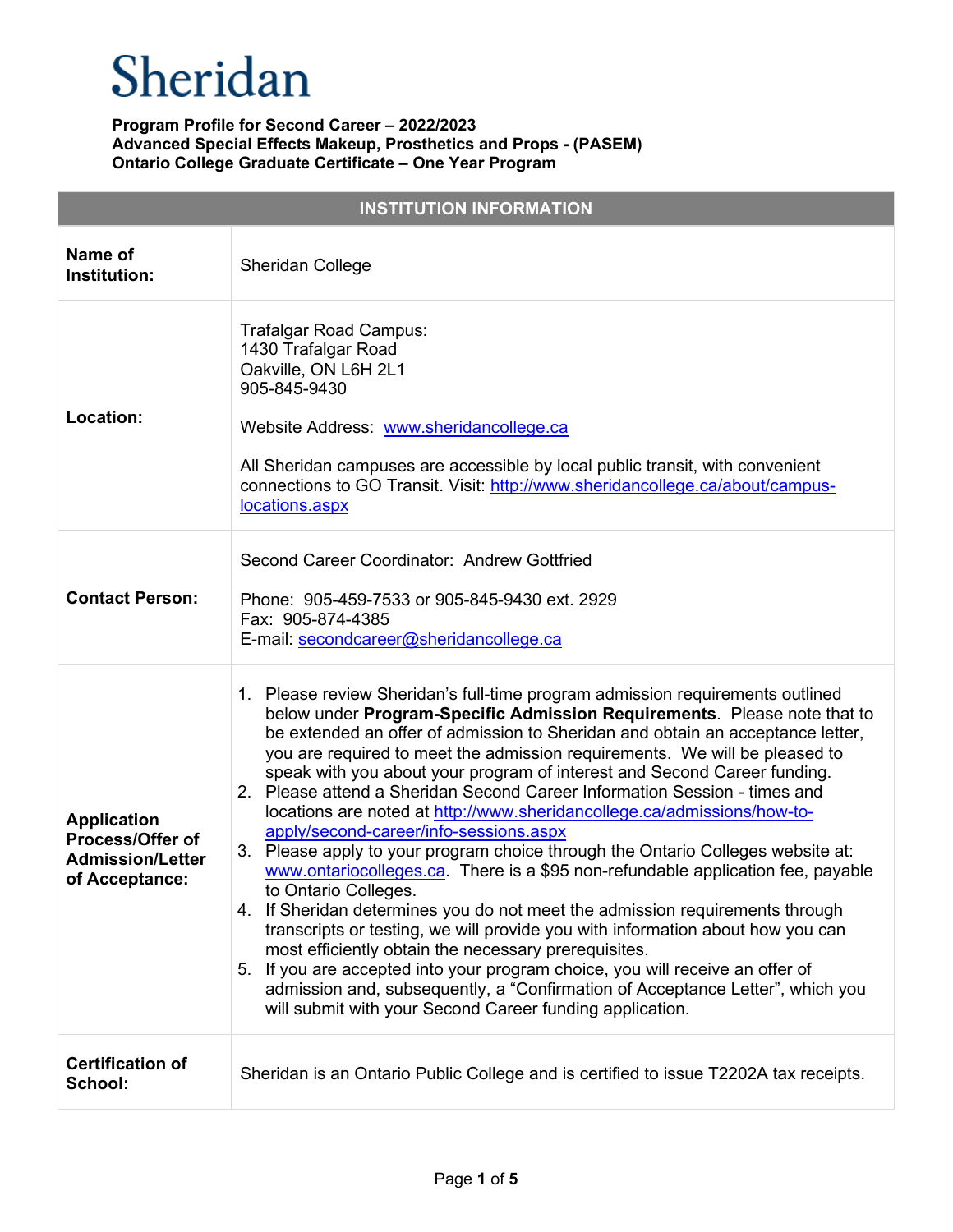| <b>Advanced</b><br>Standing:                                                                                | Visit our Pathways website for information at:<br>http://myotr.sheridaninstitute.ca/mypathways.html                                                                                                                                                                                                                                                                                                                                                                                                     |  |
|-------------------------------------------------------------------------------------------------------------|---------------------------------------------------------------------------------------------------------------------------------------------------------------------------------------------------------------------------------------------------------------------------------------------------------------------------------------------------------------------------------------------------------------------------------------------------------------------------------------------------------|--|
| <b>PROGRAM INFORMATION</b>                                                                                  |                                                                                                                                                                                                                                                                                                                                                                                                                                                                                                         |  |
| Program<br><b>Name/Credential:</b>                                                                          | Advanced Special Effects, Makeup, Prosthetics and Props<br>Ontario College Graduate Certificate                                                                                                                                                                                                                                                                                                                                                                                                         |  |
| <b>Program-Specific</b><br><b>Admission</b><br><b>Requirements:</b>                                         | https://www.sheridancollege.ca/programs/advanced-special-effects-makeup-prosthetics-<br>and-props#tab=admission-requirements                                                                                                                                                                                                                                                                                                                                                                            |  |
| <b>Program Offered</b><br><b>SEPTEMBER 2022</b><br><b>Start/End dates by</b><br>semester                    | Sept. 6, 2022<br>Jan. 9, 2023<br>May 8, 2023<br>To<br>$\mathbf{2}$<br>To<br>3<br>1<br>To<br>Dec. 16, 2022<br>Apr. 21, 2023<br>Aug. 18, 2023                                                                                                                                                                                                                                                                                                                                                             |  |
| Program Length/<br><b>Hours/Weeks:</b>                                                                      | This is a 1 year full time program: 3 semesters of 15 weeks each with 1 reading (break)<br>week.<br>Classes are approximately 18 to 28 hours per week; hours are between 8:00a.m. and<br>10:00p.m., Monday to Friday. Some classes make take place on Saturdays.<br>Programs starting in September have a holiday break of approximately 3 weeks the<br>break between semesters 2 and 3 is 2 weeks.<br>Students will be notified about their class schedule prior to the beginning of each<br>semester. |  |
| <b>Class Size:</b>                                                                                          | Approximately 35                                                                                                                                                                                                                                                                                                                                                                                                                                                                                        |  |
| <b>Course Outline:</b>                                                                                      | https://www.sheridancollege.ca/programs/courses/course-outline-search                                                                                                                                                                                                                                                                                                                                                                                                                                   |  |
| <b>Registration Fee:</b><br>(applicable at time<br>of publication -<br>subject to change<br>without notice) | The \$95 non-refundable application processing fee paid to Ontario Colleges covers<br>application processing for one application cycle.                                                                                                                                                                                                                                                                                                                                                                 |  |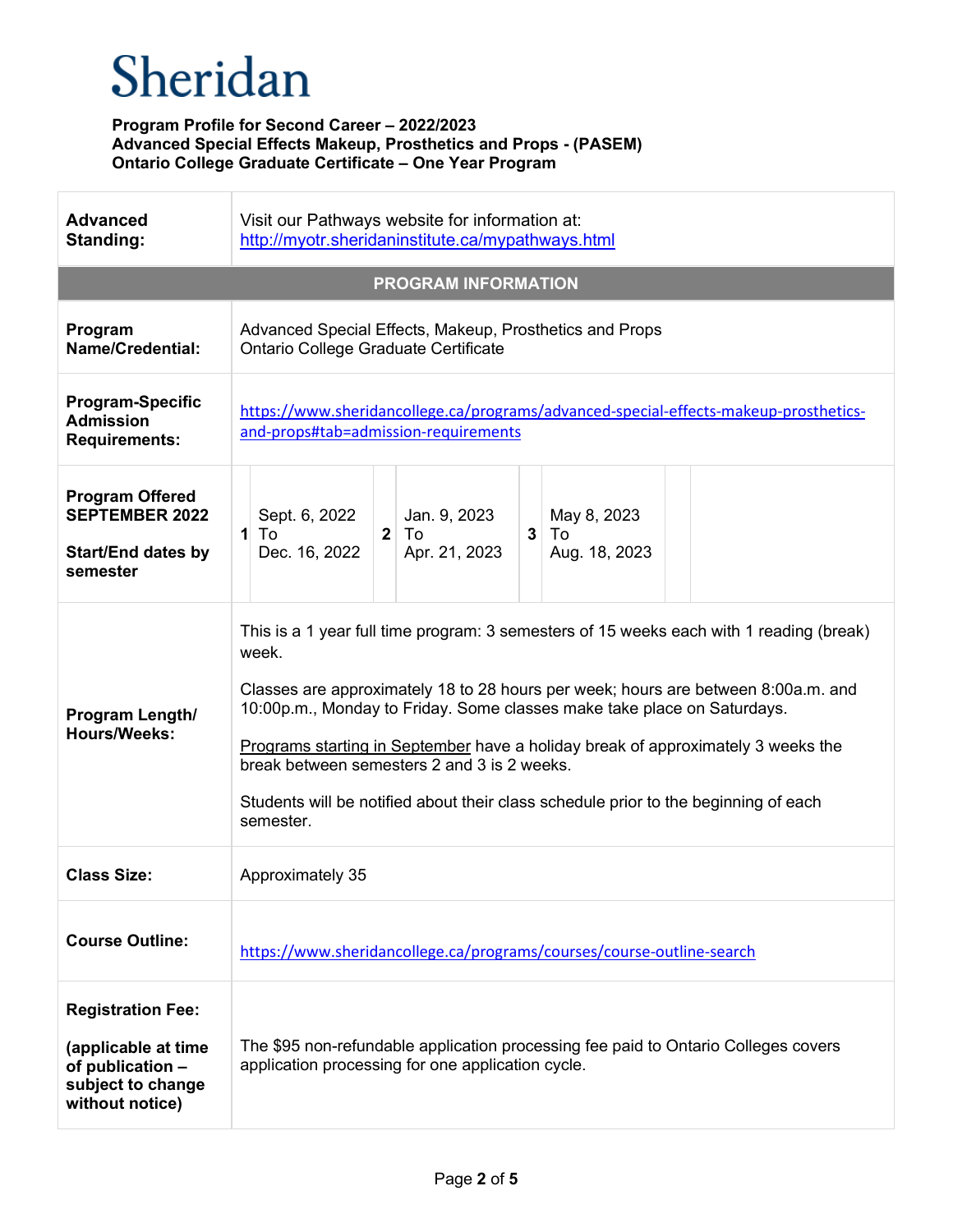| <b>Annual Tuition:</b><br>(applicable at time<br>of publication -<br>subject to change<br>without notice) | https://www.sheridancollege.ca/programs/advanced-special-effects-makeup-prosthetics-<br>and-props#tab=fees-and-financial-aid<br>Tuition fees are regulated by the Ministry of Advanced Education and Skills<br>Development and a change could be made by action of the Ontario Government.<br>As the Fee Guide is prepared in advance, Sheridan reserves the right to make<br>changes due to errors and omissions. Additional fees will apply for some programs<br>with a modified curriculum. All information provided is current as of publication. |
|-----------------------------------------------------------------------------------------------------------|-------------------------------------------------------------------------------------------------------------------------------------------------------------------------------------------------------------------------------------------------------------------------------------------------------------------------------------------------------------------------------------------------------------------------------------------------------------------------------------------------------------------------------------------------------|
| Parking:<br>(applicable at time<br>of publication -<br>subject to change<br>without notice)               | https://epark.sheridancollege.ca/                                                                                                                                                                                                                                                                                                                                                                                                                                                                                                                     |
| <b>Book Costs:</b><br>(applicable at time<br>of publication -<br>subject to change<br>without notice)     | Approximately $$630.00$ per semester $-5\%$ tax included                                                                                                                                                                                                                                                                                                                                                                                                                                                                                              |
| <b>Other Costs:</b>                                                                                       | Locker Fee - \$15 for one semester, \$25 for two semesters, and \$35 for one<br>academic year (September - August). All students must provide their own lock.<br>Payment will be by debit or credit card only.<br>Please note ALL COSTS are approximate and subject to change without notice.                                                                                                                                                                                                                                                         |
| <b>Payment Policy for</b><br><b>Second Career:</b>                                                        | Please refer to your Fees Invoice for tuition deadlines as dates vary depending on<br>when you accept an offer.                                                                                                                                                                                                                                                                                                                                                                                                                                       |
| <b>Withdrawal/Refund</b><br>Policy:                                                                       | Students must officially withdraw from Sheridan post-secondary programs via the<br>"Application for Term or Complete Program Withdrawal" form by the 10 <sup>th</sup> day of<br>scheduled classes<br>All fees are subject to a \$500 non-refundable registration charge, in accordance with<br>policy set by the Ministry of Advanced Education and Skills Development.<br>Any refund, less the non-refundable registration charge, will be refunded to the<br>student in the form of a cheque. Students who pay for two or more terms in advance     |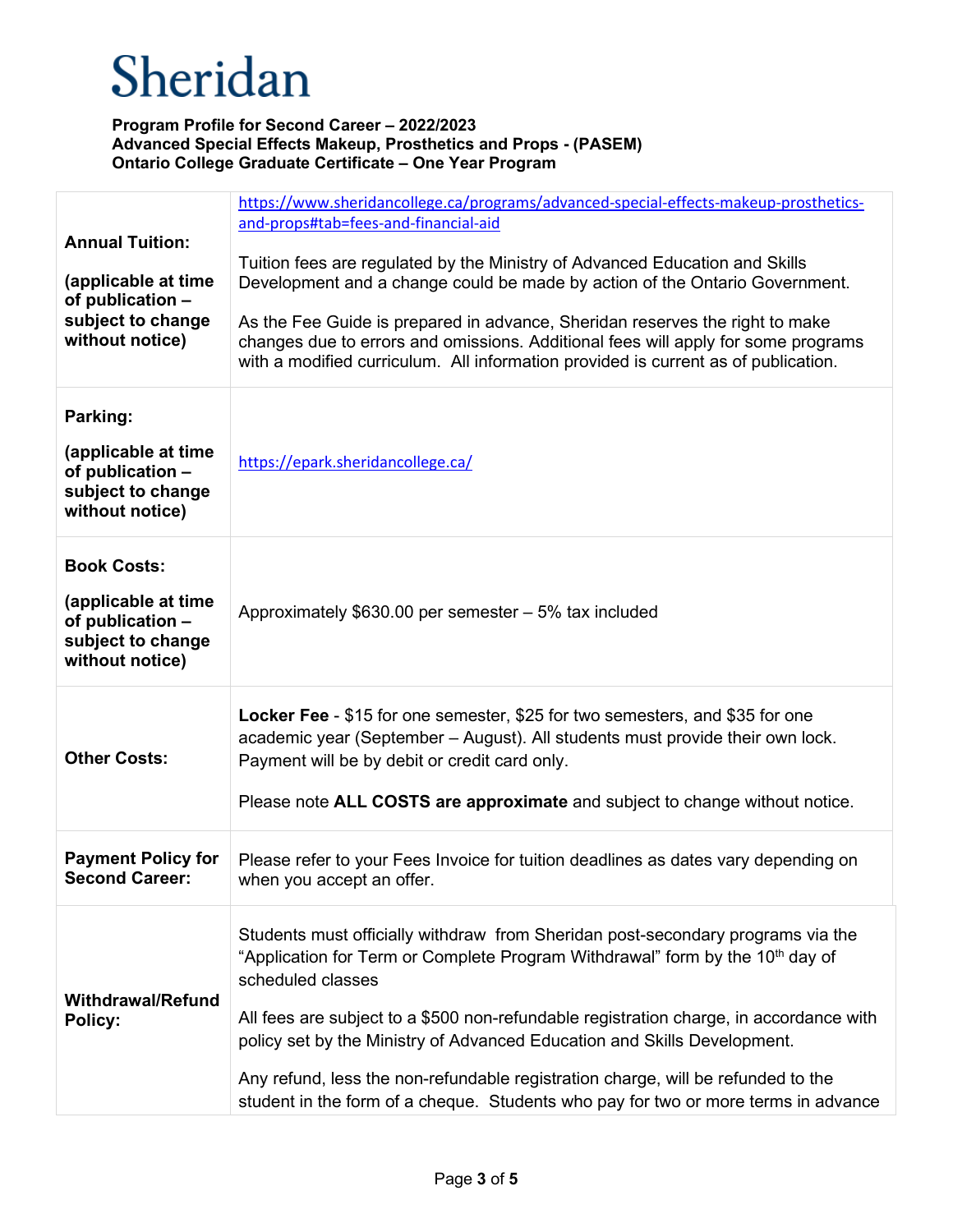|                                                                         | will receive a full refund of second semester fees providing the withdrawal is received<br>prior to the fee payment deadline date of the subsequent term.                                                                                                                                                                                                                                                                                                                                                                             |
|-------------------------------------------------------------------------|---------------------------------------------------------------------------------------------------------------------------------------------------------------------------------------------------------------------------------------------------------------------------------------------------------------------------------------------------------------------------------------------------------------------------------------------------------------------------------------------------------------------------------------|
|                                                                         | Please note: As a Second Career-funded student, all refunds are to be returned to<br>your funder.                                                                                                                                                                                                                                                                                                                                                                                                                                     |
| <b>Your Second</b><br><b>Career and Career</b><br><b>Opportunities:</b> | https://www.sheridancollege.ca/programs/advanced-special-effects-makeup-<br>prosthetics-and-props#tab=careers                                                                                                                                                                                                                                                                                                                                                                                                                         |
| <b>Method of</b><br>Instruction:                                        | Courses are instructor-led. Students will engage in a variety of applied learning and<br>experiential activities and will complete projects.                                                                                                                                                                                                                                                                                                                                                                                          |
| <b>Equipment</b><br><b>Availability:</b>                                | Students will have access to computers in open access computer labs.                                                                                                                                                                                                                                                                                                                                                                                                                                                                  |
| <b>Instructor</b><br><b>Qualifications:</b>                             | Our faculty is hired based on a combination of industry experience and academic<br>qualifications. Most full-time faculty have relevant Master's degrees and/or<br>professional certifications where applicable.<br>Our faculty is provided with opportunities to engage in professional development to<br>ensure currency in their field and proficiency in teaching adults.                                                                                                                                                         |
| <b>Curriculum</b><br>Design:                                            | All programs are designed and kept up to date with input from Program Advisory<br>Committees which include representation from employers and industry organizations.<br>The Centre for Teaching and Learning at Sheridan oversees the design of new<br>programs and courses and maintains a schedule of program review to keep programs<br>up to date.                                                                                                                                                                                |
| <b>Evaluation of</b><br>Instructors,<br><b>Courses and</b><br>Programs: | Students have the opportunity to complete a formal evaluation of the course and<br>instructor at the end of each course.<br>In addition, students can participate in the Student Satisfaction Survey to evaluate<br>their program.<br>Public colleges must survey students, graduates and employers as mandated by the<br>Ministry of Advanced Education and Skills Development to obtain information on Key<br>Performance Indicators (KPIs). Please visit:<br>http://www.sheridancollege.ca/about/administration-and-governance/kpi |